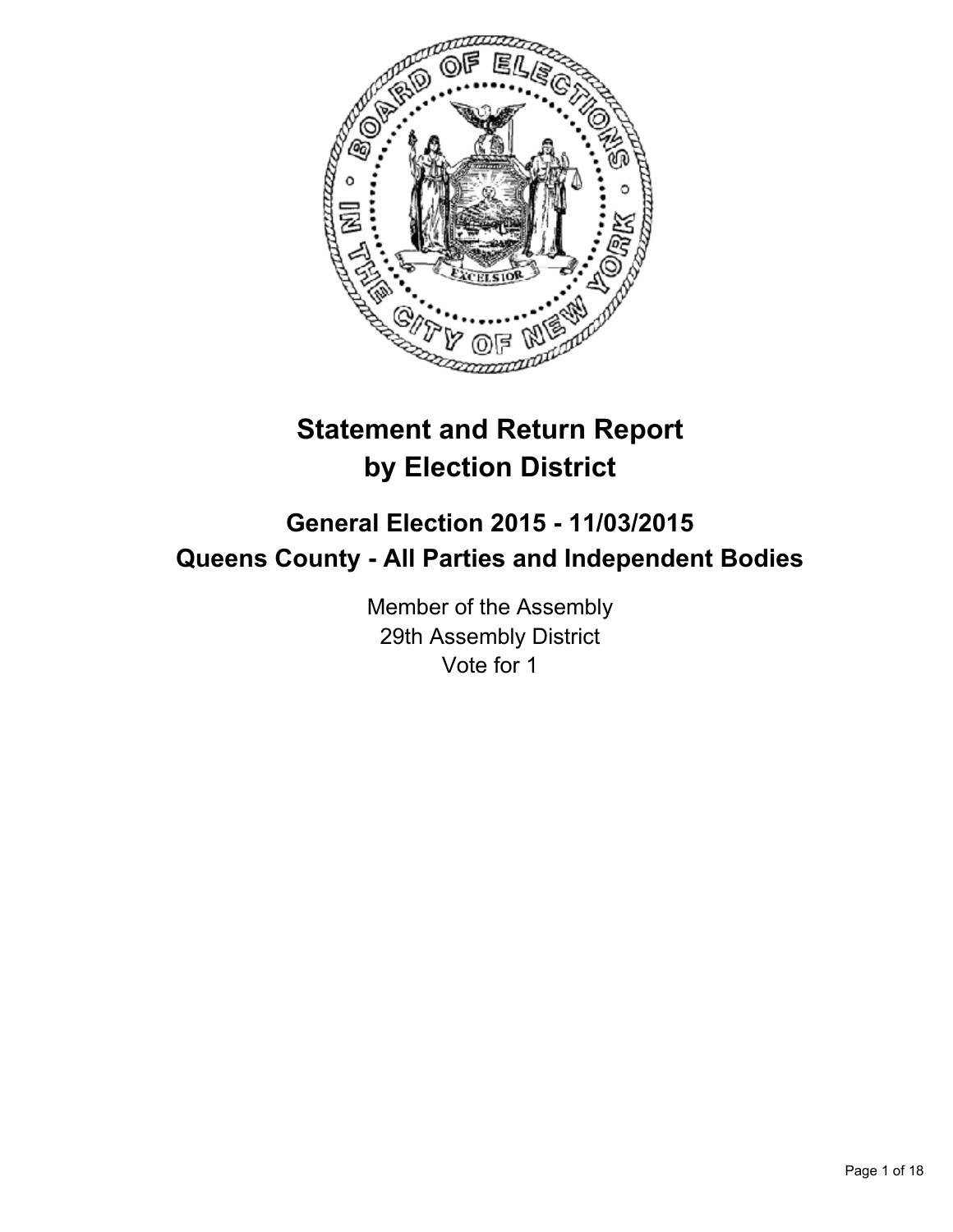

| <b>PUBLIC COUNTER</b>                                    | 30             |
|----------------------------------------------------------|----------------|
| <b>EMERGENCY</b>                                         | 0              |
| ABSENTEE/MILITARY                                        | $\overline{2}$ |
| <b>AFFIDAVIT</b>                                         | 0              |
| <b>Total Ballots</b>                                     | 32             |
| Less - Inapplicable Federal/Special Presidential Ballots | 0              |
| <b>Total Applicable Ballots</b>                          | 32             |
| ALICIA L. HYNDMAN (DEMOCRATIC)                           | 26             |
| SCHERIE S. MURRAY (REPUBLICAN)                           | 5              |
| SCHERIE S. MURRAY (REFORM)                               | 0              |
| <b>Total Votes</b>                                       | 31             |
| Unrecorded                                               |                |

#### **002/29**

| <b>PUBLIC COUNTER</b>                                    | 144 |
|----------------------------------------------------------|-----|
| <b>EMERGENCY</b>                                         | 0   |
| ABSENTEE/MILITARY                                        | 10  |
| <b>AFFIDAVIT</b>                                         | 4   |
| <b>Total Ballots</b>                                     | 158 |
| Less - Inapplicable Federal/Special Presidential Ballots | 0   |
| <b>Total Applicable Ballots</b>                          | 158 |
| ALICIA L. HYNDMAN (DEMOCRATIC)                           | 136 |
| SCHERIE S. MURRAY (REPUBLICAN)                           | 18  |
| SCHERIE S. MURRAY (REFORM)                               |     |
| <b>Total Votes</b>                                       | 155 |
| Unrecorded                                               | 3   |
|                                                          |     |

## **003/29 COMBINED into: 002/29**

#### **004/29**

| <b>PUBLIC COUNTER</b>                                    | 67 |
|----------------------------------------------------------|----|
| <b>EMERGENCY</b>                                         | 0  |
| ABSENTEE/MILITARY                                        | 2  |
| <b>AFFIDAVIT</b>                                         |    |
| <b>Total Ballots</b>                                     | 70 |
| Less - Inapplicable Federal/Special Presidential Ballots | 0  |
| <b>Total Applicable Ballots</b>                          | 70 |
| ALICIA L. HYNDMAN (DEMOCRATIC)                           | 54 |
| SCHERIE S. MURRAY (REPUBLICAN)                           | 8  |
| SCHERIE S. MURRAY (REFORM)                               | 3  |
| UNCOUNTED WRITE-IN PER STATUTE (WRITE-IN)                | 1  |
| <b>Total Votes</b>                                       | 66 |
| Unrecorded                                               | 4  |
| 005/29 COMBINED into: 016/29                             |    |

**006/29 COMBINED into: 015/29**

**007/29 COMBINED into: 016/29**

**008/29 COMBINED into: 010/29**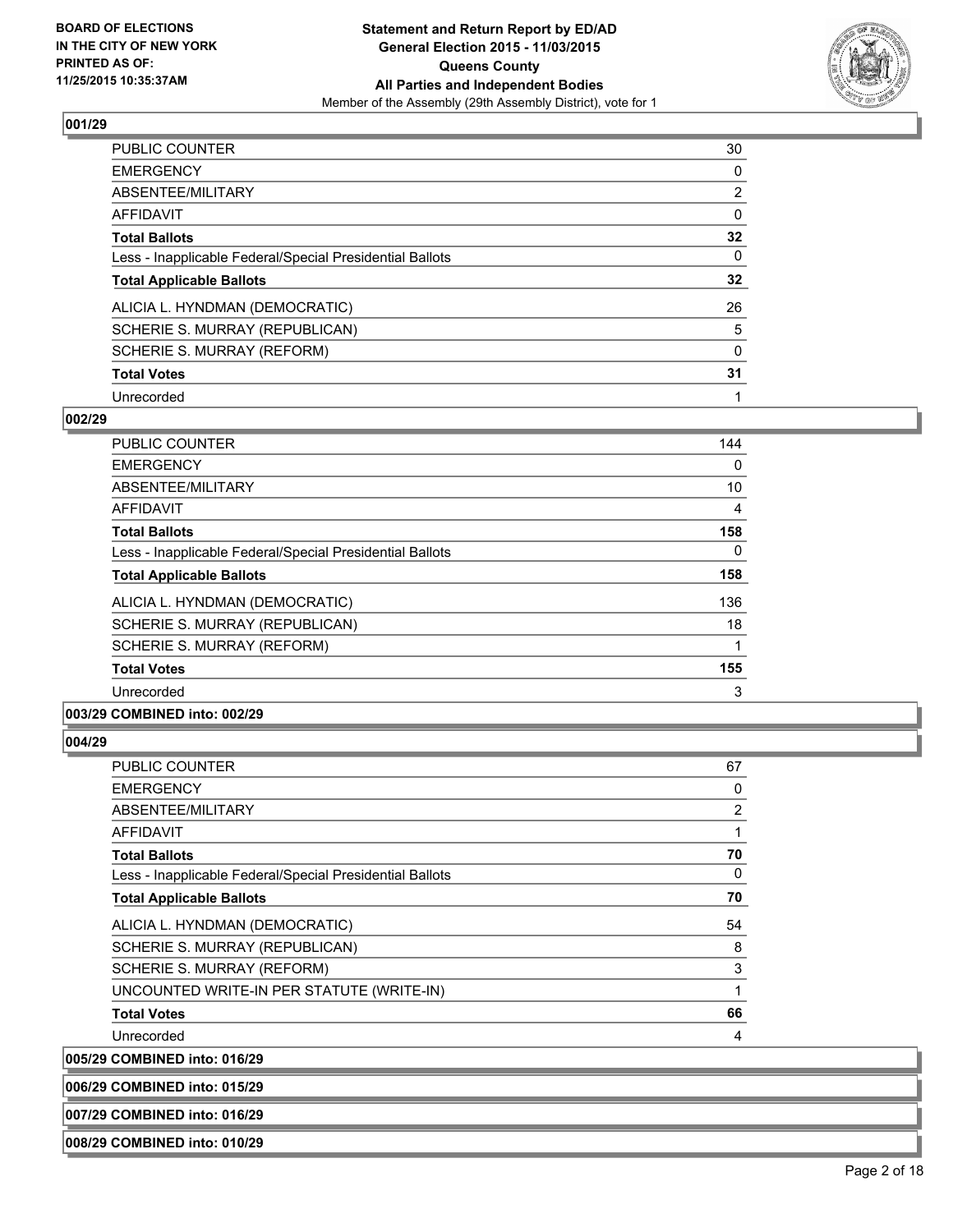

| <b>Total Votes</b>                                       | 100          |
|----------------------------------------------------------|--------------|
| SCHERIE S. MURRAY (REFORM)                               |              |
| SCHERIE S. MURRAY (REPUBLICAN)                           | 6            |
| ALICIA L. HYNDMAN (DEMOCRATIC)                           | 93           |
| <b>Total Applicable Ballots</b>                          | 100          |
| Less - Inapplicable Federal/Special Presidential Ballots | 0            |
| <b>Total Ballots</b>                                     | 100          |
| <b>AFFIDAVIT</b>                                         | $\mathbf{0}$ |
| ABSENTEE/MILITARY                                        |              |
| <b>EMERGENCY</b>                                         | $\Omega$     |
| PUBLIC COUNTER                                           | 99           |

## **010/29**

| 75  |
|-----|
| 0   |
| 41  |
| 0   |
| 116 |
| 0   |
| 116 |
| 90  |
| 18  |
|     |
| 109 |
| 7   |
|     |

| <b>PUBLIC COUNTER</b>                                    | 50             |
|----------------------------------------------------------|----------------|
| <b>EMERGENCY</b>                                         | 0              |
| ABSENTEE/MILITARY                                        | 0              |
| <b>AFFIDAVIT</b>                                         |                |
| <b>Total Ballots</b>                                     | 51             |
| Less - Inapplicable Federal/Special Presidential Ballots | 0              |
| <b>Total Applicable Ballots</b>                          | 51             |
| ALICIA L. HYNDMAN (DEMOCRATIC)                           | 41             |
| SCHERIE S. MURRAY (REPUBLICAN)                           | 8              |
| SCHERIE S. MURRAY (REFORM)                               | 0              |
| <b>Total Votes</b>                                       | 49             |
| Unrecorded                                               | $\overline{2}$ |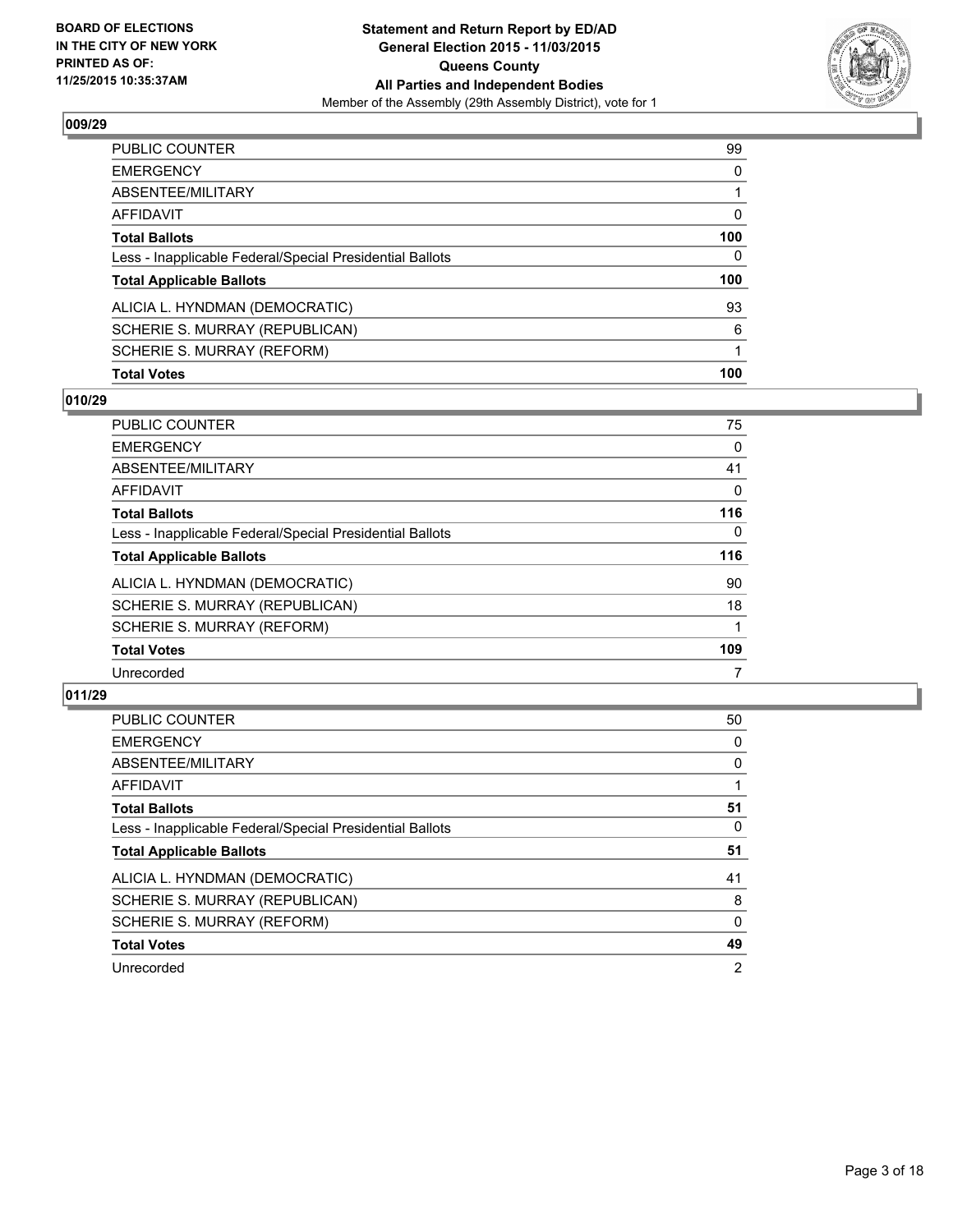

| <b>PUBLIC COUNTER</b>                                    | 57 |
|----------------------------------------------------------|----|
| <b>EMERGENCY</b>                                         | 0  |
| ABSENTEE/MILITARY                                        |    |
| <b>AFFIDAVIT</b>                                         | 0  |
| <b>Total Ballots</b>                                     | 58 |
| Less - Inapplicable Federal/Special Presidential Ballots | 0  |
| <b>Total Applicable Ballots</b>                          | 58 |
| ALICIA L. HYNDMAN (DEMOCRATIC)                           | 52 |
| SCHERIE S. MURRAY (REPUBLICAN)                           | 4  |
| SCHERIE S. MURRAY (REFORM)                               | 0  |
| <b>Total Votes</b>                                       | 56 |
| Unrecorded                                               | 2  |
|                                                          |    |

**013/29 COMBINED into: 011/29**

#### **014/29 COMBINED into: 009/29**

#### **015/29**

| <b>PUBLIC COUNTER</b>                                    | 117 |
|----------------------------------------------------------|-----|
| <b>EMERGENCY</b>                                         | 0   |
| ABSENTEE/MILITARY                                        | 6   |
| <b>AFFIDAVIT</b>                                         |     |
| <b>Total Ballots</b>                                     | 124 |
| Less - Inapplicable Federal/Special Presidential Ballots | 0   |
| <b>Total Applicable Ballots</b>                          | 124 |
| ALICIA L. HYNDMAN (DEMOCRATIC)                           | 100 |
| SCHERIE S. MURRAY (REPUBLICAN)                           | 19  |
| SCHERIE S. MURRAY (REFORM)                               | 0   |
| TERRYL EBONY DEMENDONCA (WRITE-IN)                       | 1   |
| <b>Total Votes</b>                                       | 120 |
| Unrecorded                                               | 4   |

| PUBLIC COUNTER                                           | 58 |
|----------------------------------------------------------|----|
| <b>EMERGENCY</b>                                         | 0  |
| ABSENTEE/MILITARY                                        | 11 |
| AFFIDAVIT                                                |    |
| <b>Total Ballots</b>                                     | 70 |
| Less - Inapplicable Federal/Special Presidential Ballots | 0  |
| <b>Total Applicable Ballots</b>                          | 70 |
| ALICIA L. HYNDMAN (DEMOCRATIC)                           | 55 |
| SCHERIE S. MURRAY (REPUBLICAN)                           | 7  |
| SCHERIE S. MURRAY (REFORM)                               | 0  |
| UNATTRIBUTABLE WRITE-IN (WRITE-IN)                       |    |
| <b>Total Votes</b>                                       | 63 |
| Unrecorded                                               | 7  |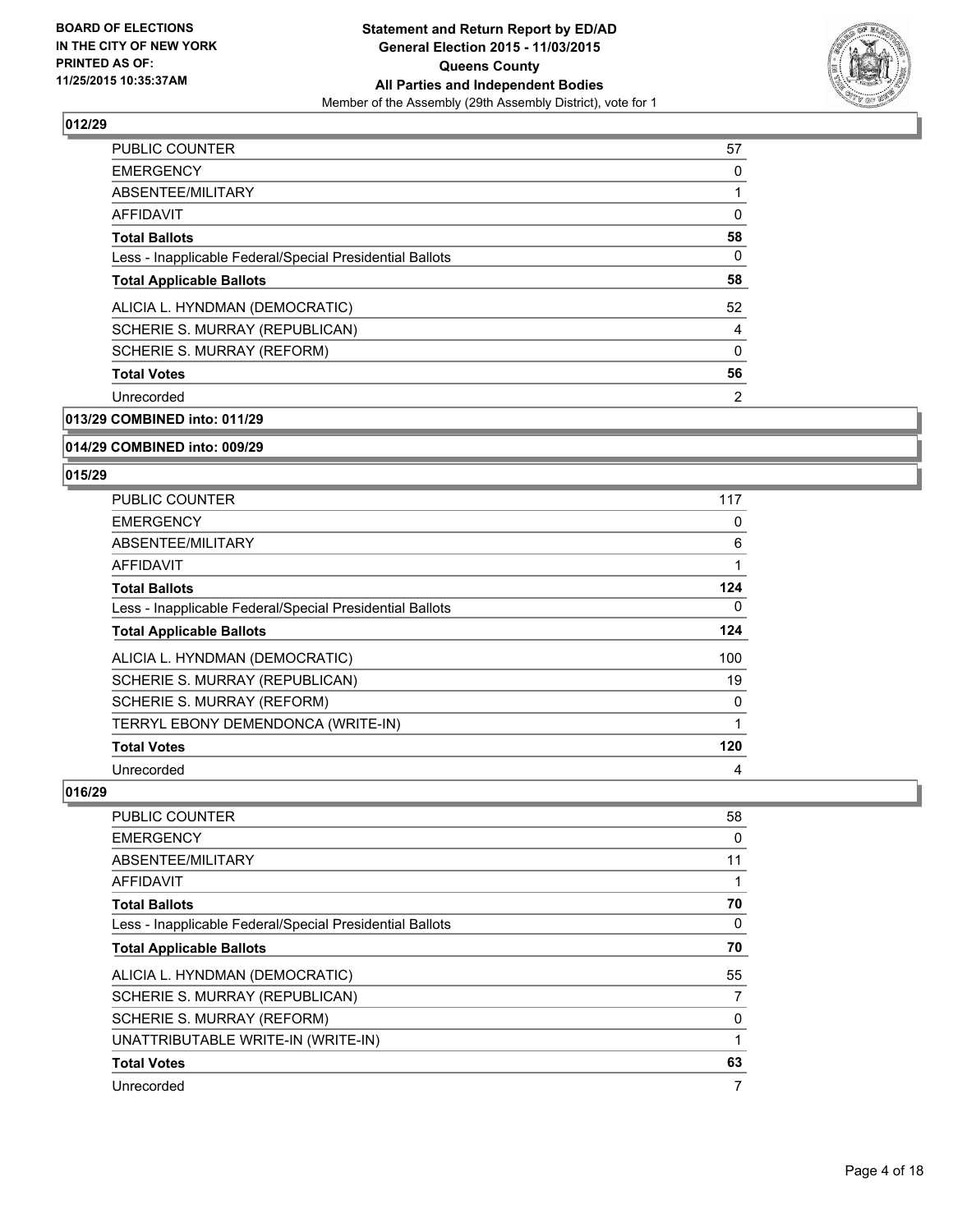

| <b>PUBLIC COUNTER</b>                                    | 131 |
|----------------------------------------------------------|-----|
| <b>EMERGENCY</b>                                         | 0   |
| ABSENTEE/MILITARY                                        | 14  |
| <b>AFFIDAVIT</b>                                         | 3   |
| <b>Total Ballots</b>                                     | 148 |
| Less - Inapplicable Federal/Special Presidential Ballots | 0   |
| <b>Total Applicable Ballots</b>                          | 148 |
| ALICIA L. HYNDMAN (DEMOCRATIC)                           | 135 |
| SCHERIE S. MURRAY (REPUBLICAN)                           | 3   |
| SCHERIE S. MURRAY (REFORM)                               | 0   |
| RUTH CAMPBELL (WRITE-IN)                                 | 3   |
| <b>Total Votes</b>                                       | 141 |
| Unrecorded                                               | 7   |

## **018/29**

| <b>PUBLIC COUNTER</b>                                    | 36 |
|----------------------------------------------------------|----|
| <b>EMERGENCY</b>                                         | 0  |
| ABSENTEE/MILITARY                                        | 4  |
| <b>AFFIDAVIT</b>                                         | 2  |
| <b>Total Ballots</b>                                     | 42 |
| Less - Inapplicable Federal/Special Presidential Ballots | 0  |
| <b>Total Applicable Ballots</b>                          | 42 |
| ALICIA L. HYNDMAN (DEMOCRATIC)                           | 33 |
| SCHERIE S. MURRAY (REPUBLICAN)                           | 8  |
| SCHERIE S. MURRAY (REFORM)                               | 0  |
| <b>Total Votes</b>                                       | 41 |
| Unrecorded                                               |    |

## **019/29 COMBINED into: 020/29**

| PUBLIC COUNTER                                           | 90       |
|----------------------------------------------------------|----------|
| <b>EMERGENCY</b>                                         | 0        |
| ABSENTEE/MILITARY                                        | 3        |
| AFFIDAVIT                                                | 0        |
| <b>Total Ballots</b>                                     | 93       |
| Less - Inapplicable Federal/Special Presidential Ballots | $\Omega$ |
| <b>Total Applicable Ballots</b>                          | 93       |
| ALICIA L. HYNDMAN (DEMOCRATIC)                           | 82       |
| SCHERIE S. MURRAY (REPUBLICAN)                           | 4        |
| SCHERIE S. MURRAY (REFORM)                               | 1        |
| TERRYL EBONY DEMENDONCA (WRITE-IN)                       | 3        |
| <b>Total Votes</b>                                       | 90       |
| Unrecorded                                               | 3        |
|                                                          |          |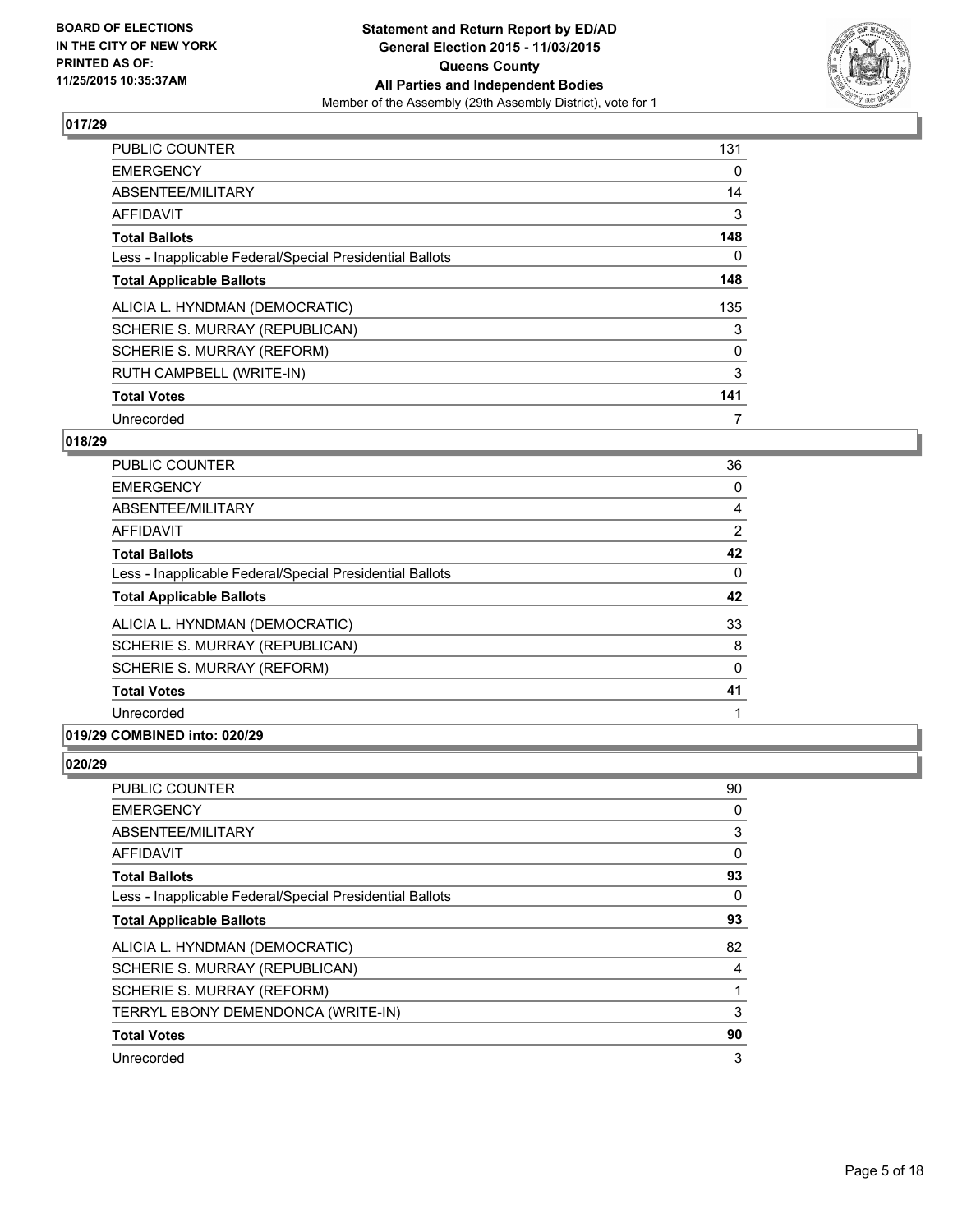

| <b>PUBLIC COUNTER</b>                                    | 49             |
|----------------------------------------------------------|----------------|
| <b>EMERGENCY</b>                                         | 0              |
| ABSENTEE/MILITARY                                        | 5              |
| AFFIDAVIT                                                |                |
| <b>Total Ballots</b>                                     | 55             |
| Less - Inapplicable Federal/Special Presidential Ballots | 0              |
| <b>Total Applicable Ballots</b>                          | 55             |
| ALICIA L. HYNDMAN (DEMOCRATIC)                           | 46             |
| SCHERIE S. MURRAY (REPUBLICAN)                           | $\overline{2}$ |
| SCHERIE S. MURRAY (REFORM)                               |                |
| TERRYL DEMONDONCA (WRITE-IN)                             | $\overline{2}$ |
| TERRYL EBONY DEMANDONCA (WRITE-IN)                       |                |
| <b>Total Votes</b>                                       | 52             |
| Unrecorded                                               | 3              |

## **022/29**

| PUBLIC COUNTER                                           | 75       |
|----------------------------------------------------------|----------|
| <b>EMERGENCY</b>                                         | 0        |
| ABSENTEE/MILITARY                                        | 4        |
| <b>AFFIDAVIT</b>                                         | 0        |
| <b>Total Ballots</b>                                     | 79       |
| Less - Inapplicable Federal/Special Presidential Ballots | $\Omega$ |
| <b>Total Applicable Ballots</b>                          | 79       |
| ALICIA L. HYNDMAN (DEMOCRATIC)                           | 77       |
| SCHERIE S. MURRAY (REPUBLICAN)                           |          |
| SCHERIE S. MURRAY (REFORM)                               | 0        |
| <b>BISHME ALLEN (WRITE-IN)</b>                           |          |
| <b>Total Votes</b>                                       | 79       |

#### **023/29 COMBINED into: 026/29**

| 025/29 COMBINED into: 024/29                             |     |
|----------------------------------------------------------|-----|
| <b>Total Votes</b>                                       | 248 |
| TERRYL EBONY DEMENDONCA (WRITE-IN)                       | 2   |
| SCHERIE S. MURRAY (REFORM)                               | 3   |
| SCHERIE S. MURRAY (REPUBLICAN)                           | 11  |
| ALICIA L. HYNDMAN (DEMOCRATIC)                           | 232 |
| <b>Total Applicable Ballots</b>                          | 248 |
| Less - Inapplicable Federal/Special Presidential Ballots | 0   |
| <b>Total Ballots</b>                                     | 248 |
| AFFIDAVIT                                                | 0   |
| ABSENTEE/MILITARY                                        | 10  |
| <b>EMERGENCY</b>                                         | 0   |
| <b>PUBLIC COUNTER</b>                                    | 238 |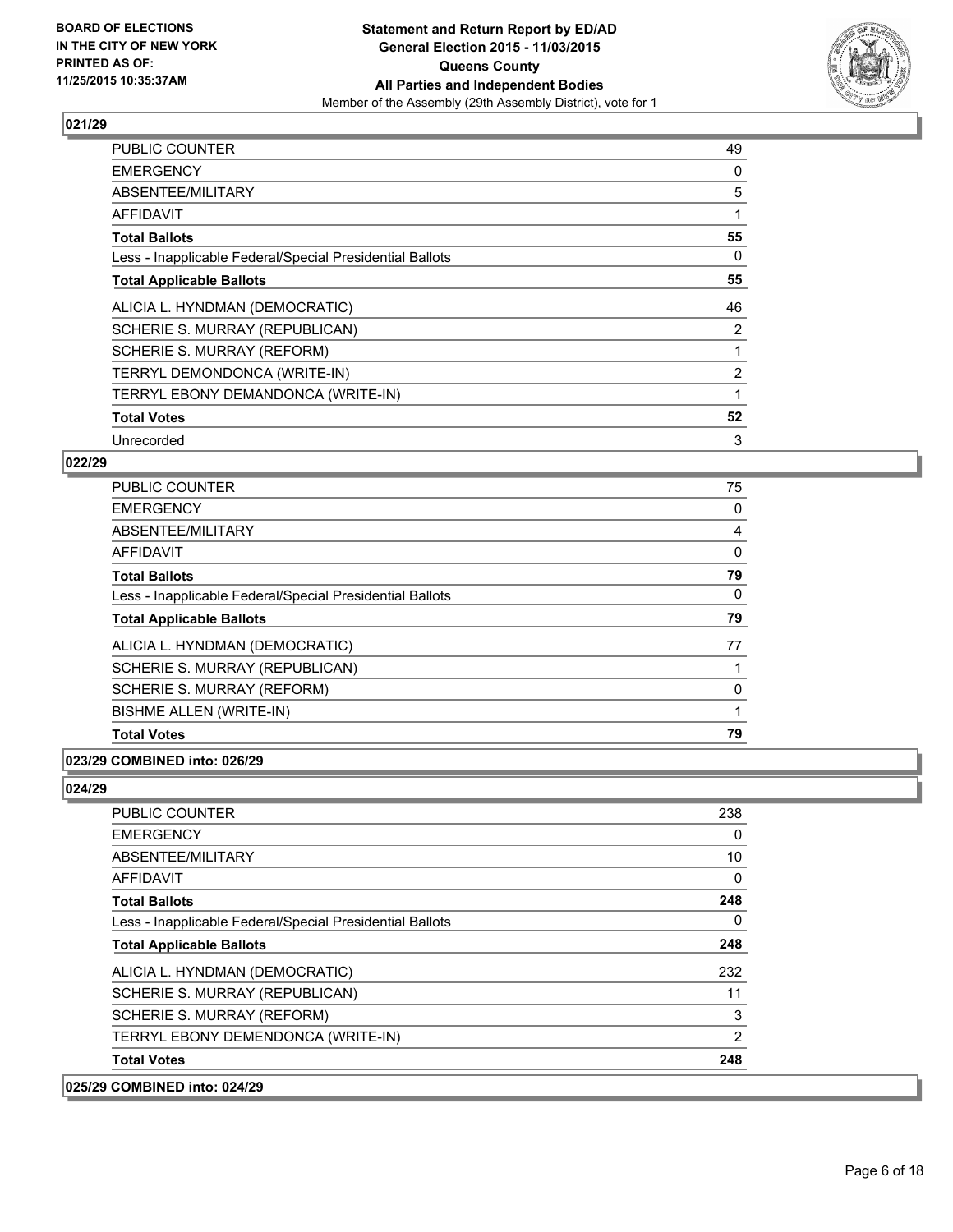

| <b>PUBLIC COUNTER</b>                                    | 193 |
|----------------------------------------------------------|-----|
| <b>EMERGENCY</b>                                         | 0   |
| ABSENTEE/MILITARY                                        | 36  |
| AFFIDAVIT                                                | 0   |
| <b>Total Ballots</b>                                     | 229 |
| Less - Inapplicable Federal/Special Presidential Ballots | 0   |
| <b>Total Applicable Ballots</b>                          | 229 |
| ALICIA L. HYNDMAN (DEMOCRATIC)                           | 210 |
| SCHERIE S. MURRAY (REPUBLICAN)                           | 14  |
| SCHERIE S. MURRAY (REFORM)                               | 0   |
| MONICA ENTZMINGER (WRITE-IN)                             |     |
| <b>Total Votes</b>                                       | 225 |
| Unrecorded                                               | 4   |

## **027/29**

| PUBLIC COUNTER                                           | 74 |
|----------------------------------------------------------|----|
| <b>EMERGENCY</b>                                         | 0  |
| ABSENTEE/MILITARY                                        |    |
| <b>AFFIDAVIT</b>                                         | 0  |
| <b>Total Ballots</b>                                     | 75 |
| Less - Inapplicable Federal/Special Presidential Ballots | 0  |
| <b>Total Applicable Ballots</b>                          | 75 |
| ALICIA L. HYNDMAN (DEMOCRATIC)                           | 71 |
| SCHERIE S. MURRAY (REPUBLICAN)                           | 2  |
| SCHERIE S. MURRAY (REFORM)                               | 0  |
| UNATTRIBUTABLE WRITE-IN (WRITE-IN)                       |    |
| <b>Total Votes</b>                                       | 74 |
| Unrecorded                                               | 1  |

| <b>PUBLIC COUNTER</b>                                    | 91 |
|----------------------------------------------------------|----|
| <b>EMERGENCY</b>                                         | 0  |
| ABSENTEE/MILITARY                                        | 0  |
| AFFIDAVIT                                                | 2  |
| <b>Total Ballots</b>                                     | 93 |
| Less - Inapplicable Federal/Special Presidential Ballots | 0  |
| <b>Total Applicable Ballots</b>                          | 93 |
| ALICIA L. HYNDMAN (DEMOCRATIC)                           | 85 |
| SCHERIE S. MURRAY (REPUBLICAN)                           | 3  |
| SCHERIE S. MURRAY (REFORM)                               |    |
| TERRYL EBONY DEMENDONCA (WRITE-IN)                       | 1  |
| <b>Total Votes</b>                                       | 90 |
| Unrecorded                                               | 3  |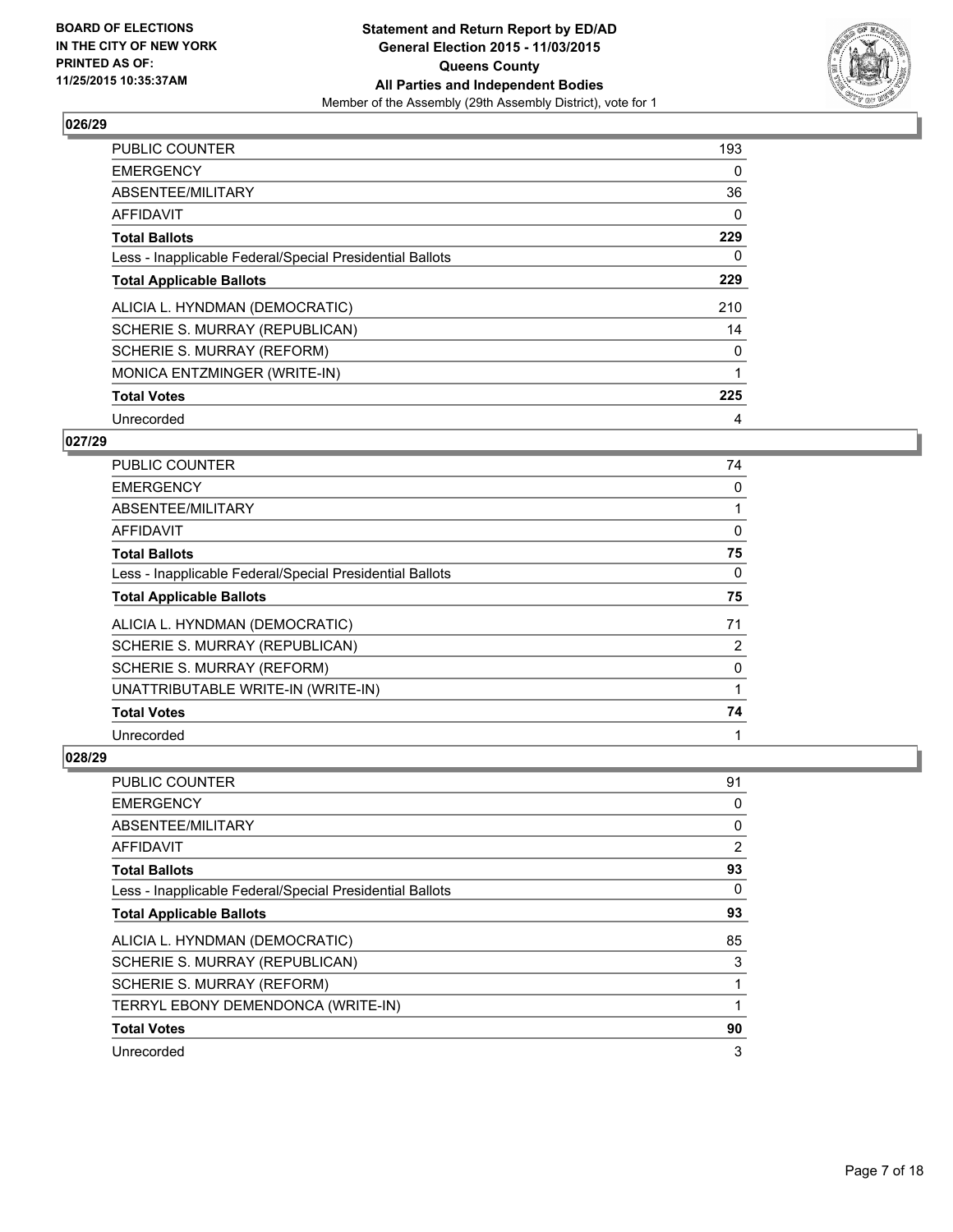

| <b>PUBLIC COUNTER</b>                                    | 78             |
|----------------------------------------------------------|----------------|
| <b>EMERGENCY</b>                                         | 0              |
| ABSENTEE/MILITARY                                        | 0              |
| <b>AFFIDAVIT</b>                                         | 0              |
| <b>Total Ballots</b>                                     | 78             |
| Less - Inapplicable Federal/Special Presidential Ballots | 0              |
| <b>Total Applicable Ballots</b>                          | 78             |
| ALICIA L. HYNDMAN (DEMOCRATIC)                           | 75             |
| SCHERIE S. MURRAY (REPUBLICAN)                           | $\overline{2}$ |
| SCHERIE S. MURRAY (REFORM)                               | 0              |
| <b>Total Votes</b>                                       | 77             |
| Unrecorded                                               |                |

#### **030/29**

| <b>Total Votes</b>                                       | 61       |
|----------------------------------------------------------|----------|
| TERRYL EBONY DE MENDONCA (WRITE-IN)                      | 2        |
| <b>GENNAAL BROWN (WRITE-IN)</b>                          |          |
| SCHERIE S. MURRAY (REFORM)                               | 0        |
| SCHERIE S. MURRAY (REPUBLICAN)                           | 2        |
| ALICIA L. HYNDMAN (DEMOCRATIC)                           | 56       |
| <b>Total Applicable Ballots</b>                          | 61       |
| Less - Inapplicable Federal/Special Presidential Ballots | $\Omega$ |
| <b>Total Ballots</b>                                     | 61       |
| <b>AFFIDAVIT</b>                                         | 0        |
| ABSENTEE/MILITARY                                        |          |
| <b>EMERGENCY</b>                                         | 0        |
| PUBLIC COUNTER                                           | 60       |

| PUBLIC COUNTER                                           | 149 |
|----------------------------------------------------------|-----|
| <b>EMERGENCY</b>                                         | 0   |
| ABSENTEE/MILITARY                                        | 4   |
| AFFIDAVIT                                                |     |
| <b>Total Ballots</b>                                     | 154 |
| Less - Inapplicable Federal/Special Presidential Ballots | 0   |
| <b>Total Applicable Ballots</b>                          | 154 |
| ALICIA L. HYNDMAN (DEMOCRATIC)                           | 146 |
| SCHERIE S. MURRAY (REPUBLICAN)                           | 4   |
| SCHERIE S. MURRAY (REFORM)                               | 0   |
| TERRYL EBONY DE MENDONCA (WRITE-IN)                      | 1   |
| <b>Total Votes</b>                                       | 151 |
| Unrecorded                                               | 3   |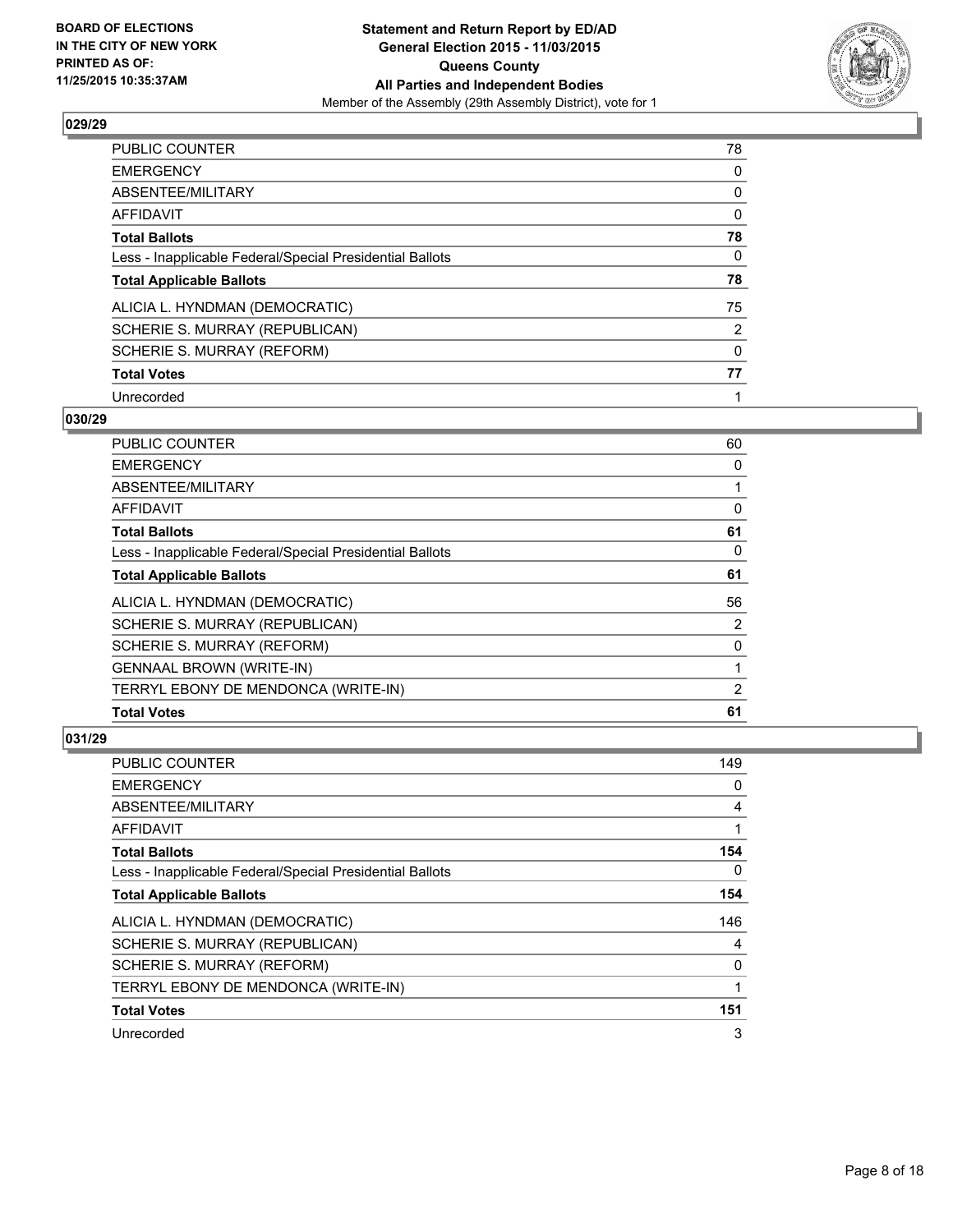

| <b>PUBLIC COUNTER</b>                                    | 71 |
|----------------------------------------------------------|----|
| <b>EMERGENCY</b>                                         | 0  |
| ABSENTEE/MILITARY                                        |    |
| <b>AFFIDAVIT</b>                                         |    |
| <b>Total Ballots</b>                                     | 79 |
| Less - Inapplicable Federal/Special Presidential Ballots | 0  |
| <b>Total Applicable Ballots</b>                          | 79 |
| ALICIA L. HYNDMAN (DEMOCRATIC)                           | 77 |
| SCHERIE S. MURRAY (REPUBLICAN)                           | 0  |
| SCHERIE S. MURRAY (REFORM)                               |    |
| <b>Total Votes</b>                                       | 78 |
| Unrecorded                                               |    |

#### **033/29**

| <b>PUBLIC COUNTER</b>                                    | 84             |
|----------------------------------------------------------|----------------|
| <b>EMERGENCY</b>                                         | 0              |
| ABSENTEE/MILITARY                                        | 7              |
| AFFIDAVIT                                                | 0              |
| <b>Total Ballots</b>                                     | 91             |
| Less - Inapplicable Federal/Special Presidential Ballots | 0              |
| <b>Total Applicable Ballots</b>                          | 91             |
| ALICIA L. HYNDMAN (DEMOCRATIC)                           | 84             |
| SCHERIE S. MURRAY (REPUBLICAN)                           | 4              |
| SCHERIE S. MURRAY (REFORM)                               | 0              |
| TERRYL DEMENDONCA (WRITE-IN)                             |                |
| <b>Total Votes</b>                                       | 89             |
| Unrecorded                                               | $\overline{2}$ |

| <b>PUBLIC COUNTER</b>                                    | 52 |
|----------------------------------------------------------|----|
| <b>EMERGENCY</b>                                         | 0  |
| ABSENTEE/MILITARY                                        | 5  |
| <b>AFFIDAVIT</b>                                         | 0  |
| <b>Total Ballots</b>                                     | 57 |
| Less - Inapplicable Federal/Special Presidential Ballots | 0  |
| <b>Total Applicable Ballots</b>                          | 57 |
| ALICIA L. HYNDMAN (DEMOCRATIC)                           | 53 |
| SCHERIE S. MURRAY (REPUBLICAN)                           | 3  |
| SCHERIE S. MURRAY (REFORM)                               |    |
| <b>Total Votes</b>                                       | 57 |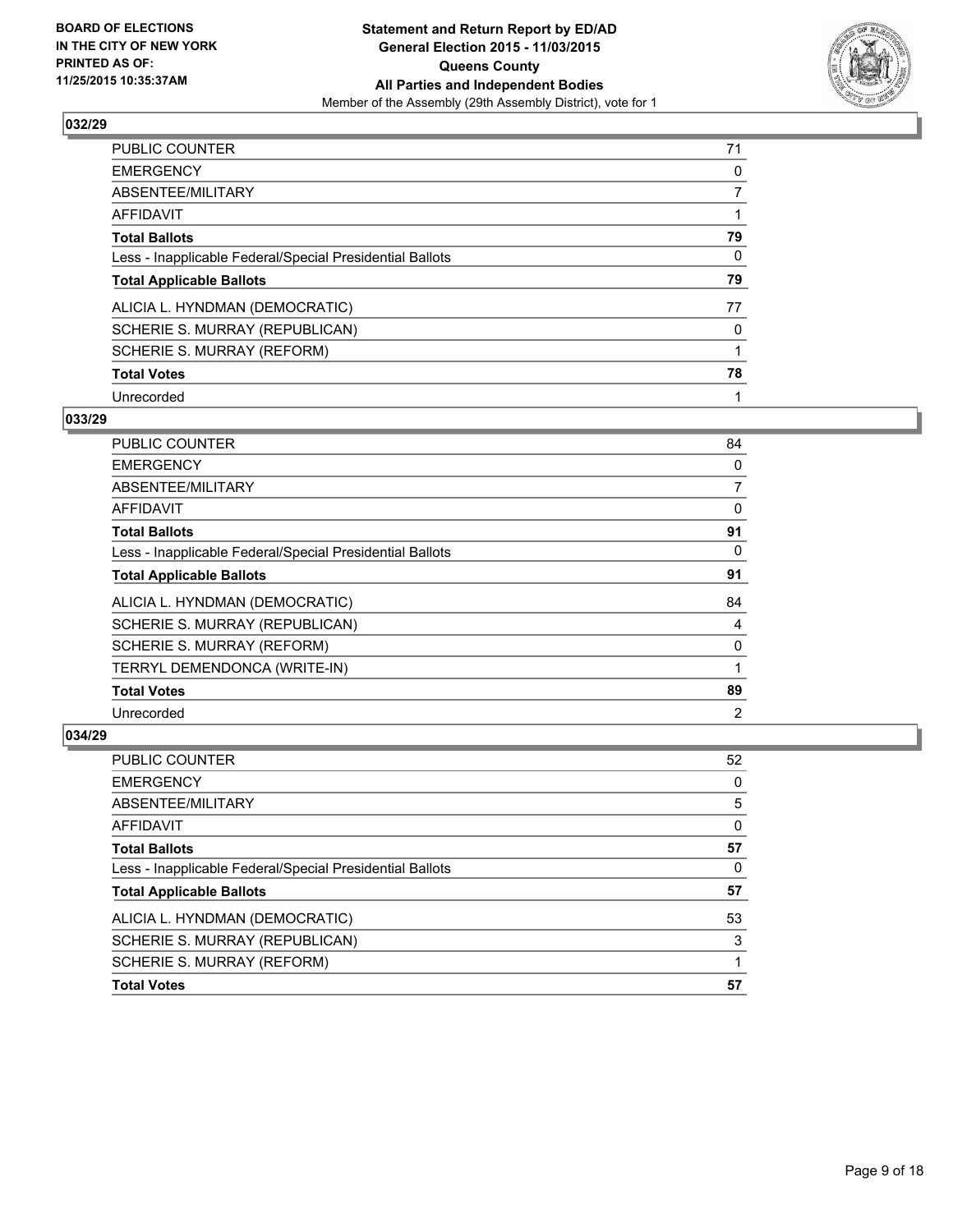

| PUBLIC COUNTER                                           | 54 |
|----------------------------------------------------------|----|
| <b>EMERGENCY</b>                                         | 0  |
| ABSENTEE/MILITARY                                        | 0  |
| <b>AFFIDAVIT</b>                                         | 0  |
| <b>Total Ballots</b>                                     | 54 |
| Less - Inapplicable Federal/Special Presidential Ballots | 0  |
| <b>Total Applicable Ballots</b>                          | 54 |
| ALICIA L. HYNDMAN (DEMOCRATIC)                           | 50 |
| SCHERIE S. MURRAY (REPUBLICAN)                           |    |
| SCHERIE S. MURRAY (REFORM)                               |    |
| <b>Total Votes</b>                                       | 52 |
| Unrecorded                                               | 2  |

#### **036/29**

| PUBLIC COUNTER                                           | 77 |
|----------------------------------------------------------|----|
| <b>EMERGENCY</b>                                         | 0  |
| ABSENTEE/MILITARY                                        | 0  |
| AFFIDAVIT                                                |    |
| <b>Total Ballots</b>                                     | 78 |
| Less - Inapplicable Federal/Special Presidential Ballots | 0  |
| <b>Total Applicable Ballots</b>                          | 78 |
| ALICIA L. HYNDMAN (DEMOCRATIC)                           | 63 |
| SCHERIE S. MURRAY (REPUBLICAN)                           | 10 |
| SCHERIE S. MURRAY (REFORM)                               |    |
| <b>Total Votes</b>                                       | 74 |
| Unrecorded                                               | 4  |
|                                                          |    |

| PUBLIC COUNTER                                           | 89             |
|----------------------------------------------------------|----------------|
| <b>EMERGENCY</b>                                         | 0              |
| ABSENTEE/MILITARY                                        | 0              |
| <b>AFFIDAVIT</b>                                         |                |
| <b>Total Ballots</b>                                     | 90             |
| Less - Inapplicable Federal/Special Presidential Ballots | 0              |
| <b>Total Applicable Ballots</b>                          | 90             |
| ALICIA L. HYNDMAN (DEMOCRATIC)                           | 70             |
| SCHERIE S. MURRAY (REPUBLICAN)                           | 17             |
| SCHERIE S. MURRAY (REFORM)                               |                |
| <b>Total Votes</b>                                       | 88             |
| Unrecorded                                               | $\overline{2}$ |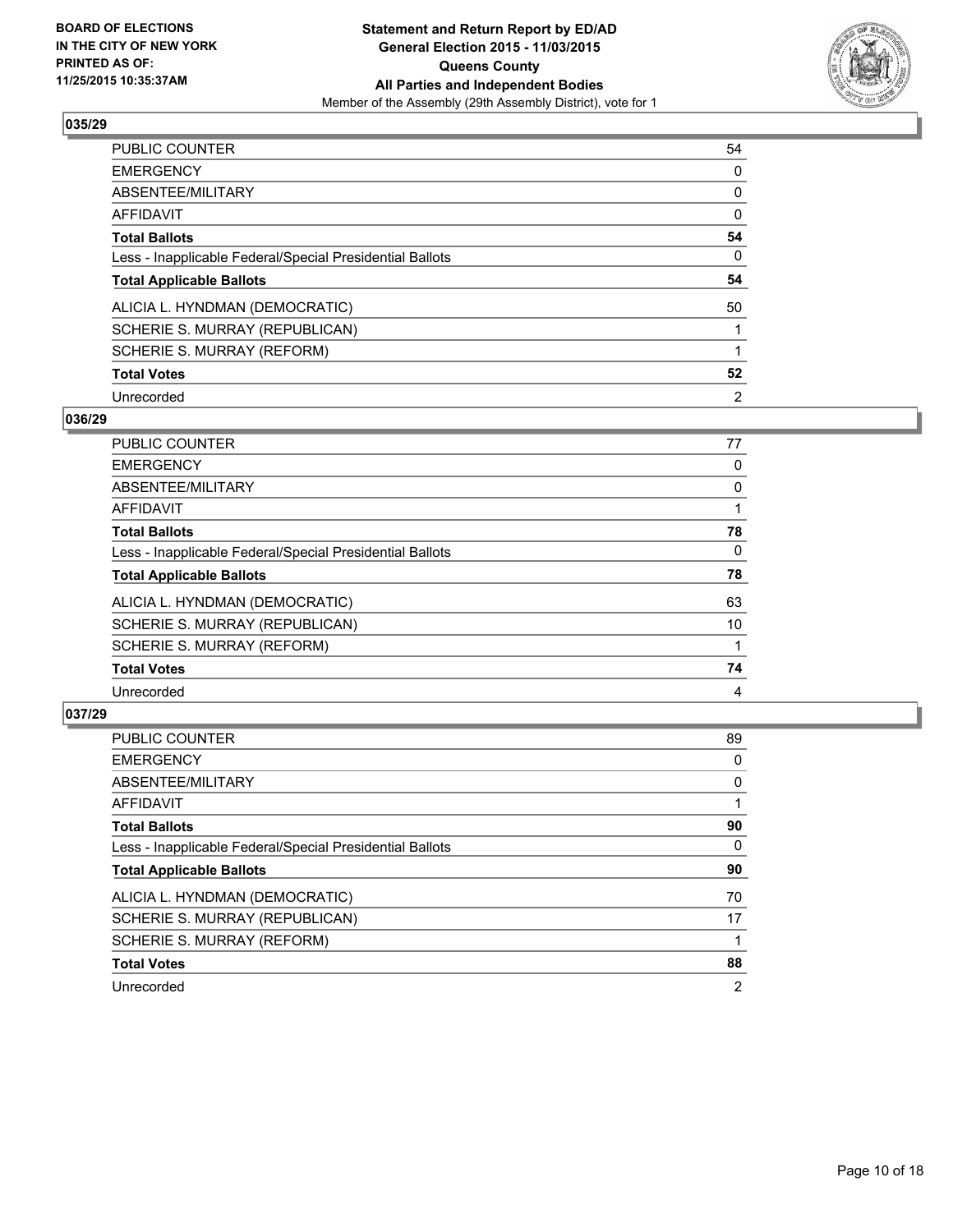

| <b>PUBLIC COUNTER</b>                                    | 121 |
|----------------------------------------------------------|-----|
| <b>EMERGENCY</b>                                         | 0   |
| ABSENTEE/MILITARY                                        | 4   |
| <b>AFFIDAVIT</b>                                         | 2   |
| <b>Total Ballots</b>                                     | 127 |
| Less - Inapplicable Federal/Special Presidential Ballots | 0   |
| <b>Total Applicable Ballots</b>                          | 127 |
| ALICIA L. HYNDMAN (DEMOCRATIC)                           | 100 |
| SCHERIE S. MURRAY (REPUBLICAN)                           | 22  |
| SCHERIE S. MURRAY (REFORM)                               | 2   |
| <b>Total Votes</b>                                       | 124 |
| Unrecorded                                               | 3   |

## **039/29 COMBINED into: 038/29**

## **040/29**

| <b>PUBLIC COUNTER</b>                                    | 67 |
|----------------------------------------------------------|----|
| <b>EMERGENCY</b>                                         | 0  |
| ABSENTEE/MILITARY                                        | 3  |
| <b>AFFIDAVIT</b>                                         |    |
| <b>Total Ballots</b>                                     | 71 |
| Less - Inapplicable Federal/Special Presidential Ballots | 0  |
| <b>Total Applicable Ballots</b>                          | 71 |
| ALICIA L. HYNDMAN (DEMOCRATIC)                           | 67 |
| SCHERIE S. MURRAY (REPUBLICAN)                           | 3  |
| SCHERIE S. MURRAY (REFORM)                               | 0  |
| <b>Total Votes</b>                                       | 70 |
| Unrecorded                                               |    |

#### **041/29 COMBINED into: 040/29**

| PUBLIC COUNTER                                           | 59 |
|----------------------------------------------------------|----|
| <b>EMERGENCY</b>                                         | 0  |
| ABSENTEE/MILITARY                                        | 0  |
| AFFIDAVIT                                                | 0  |
| <b>Total Ballots</b>                                     | 59 |
| Less - Inapplicable Federal/Special Presidential Ballots | 0  |
|                                                          |    |
| <b>Total Applicable Ballots</b>                          | 59 |
| ALICIA L. HYNDMAN (DEMOCRATIC)                           | 54 |
| SCHERIE S. MURRAY (REPUBLICAN)                           | 4  |
| SCHERIE S. MURRAY (REFORM)                               | 0  |
| <b>Total Votes</b>                                       | 58 |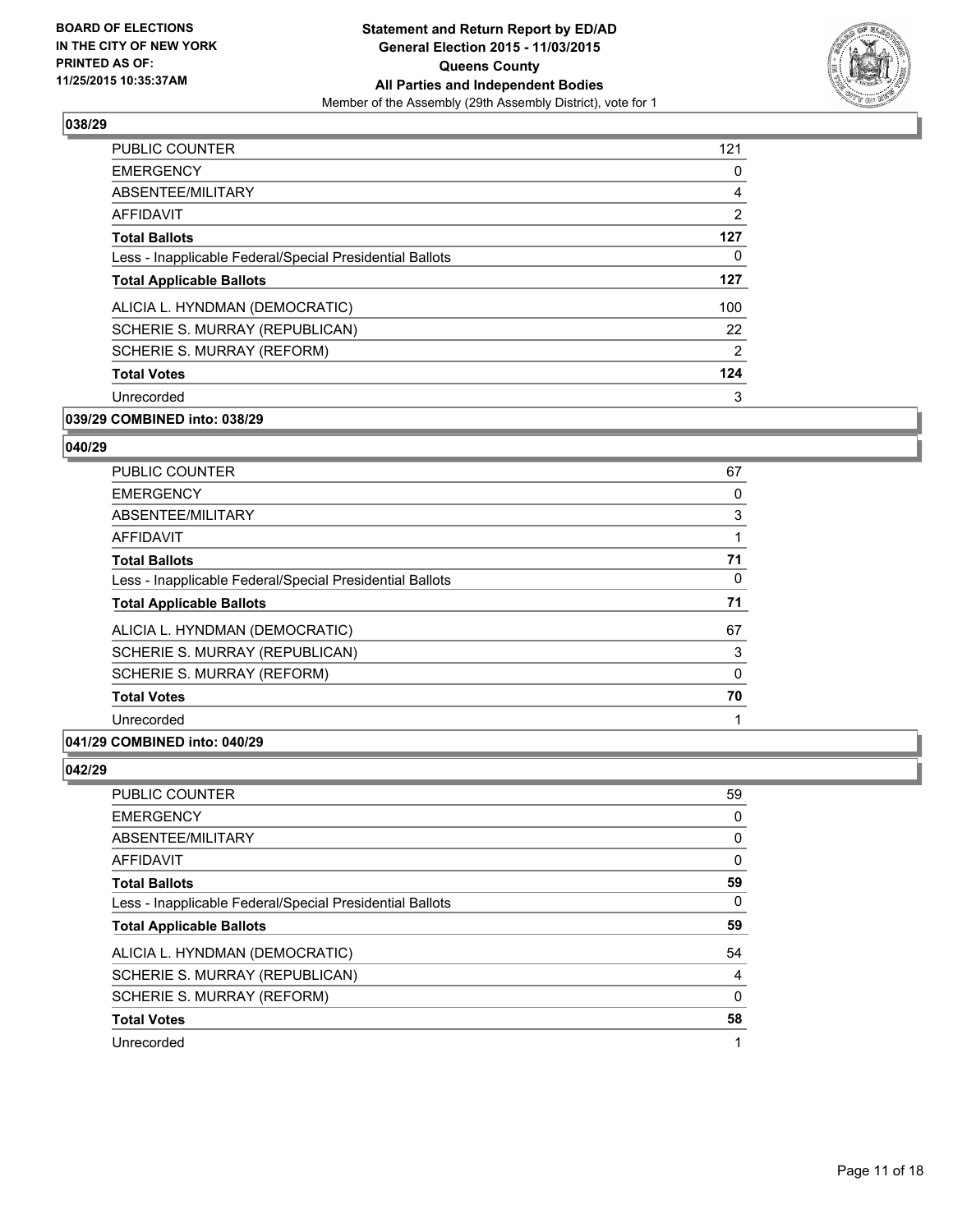

| <b>PUBLIC COUNTER</b>                                    | 94             |
|----------------------------------------------------------|----------------|
| <b>EMERGENCY</b>                                         | 0              |
| ABSENTEE/MILITARY                                        | 0              |
| <b>AFFIDAVIT</b>                                         | 1              |
| <b>Total Ballots</b>                                     | 95             |
| Less - Inapplicable Federal/Special Presidential Ballots | 0              |
| <b>Total Applicable Ballots</b>                          | 95             |
| ALICIA L. HYNDMAN (DEMOCRATIC)                           | 79             |
| SCHERIE S. MURRAY (REPUBLICAN)                           | 5              |
| SCHERIE S. MURRAY (REFORM)                               | 3              |
| KANGELA MOORE (WRITE-IN)                                 | 1              |
| TERRYL DE MENDONCA (WRITE-IN)                            | 3              |
| TERRYL EBONY DE MENDONCA (WRITE-IN)                      | $\overline{2}$ |
| UNATTRIBUTABLE WRITE-IN (WRITE-IN)                       | 1              |
| <b>Total Votes</b>                                       | 94             |
| Unrecorded                                               | 1              |

## **044/29 COMBINED into: 043/29**

## **045/29**

| <b>PUBLIC COUNTER</b>                                    | 87             |
|----------------------------------------------------------|----------------|
| <b>EMERGENCY</b>                                         | 0              |
| ABSENTEE/MILITARY                                        | 3              |
| <b>AFFIDAVIT</b>                                         | 0              |
| <b>Total Ballots</b>                                     | 90             |
| Less - Inapplicable Federal/Special Presidential Ballots | 0              |
| <b>Total Applicable Ballots</b>                          | 90             |
| ALICIA L. HYNDMAN (DEMOCRATIC)                           | 80             |
| SCHERIE S. MURRAY (REPUBLICAN)                           | 5              |
| SCHERIE S. MURRAY (REFORM)                               | 0              |
| TERRYL DE MENDONCA (WRITE-IN)                            | $\overline{2}$ |
| <b>Total Votes</b>                                       | 87             |
| Unrecorded                                               | 3              |

| <b>PUBLIC COUNTER</b>                                    | 91 |
|----------------------------------------------------------|----|
| <b>EMERGENCY</b>                                         | 0  |
| ABSENTEE/MILITARY                                        |    |
| <b>AFFIDAVIT</b>                                         | 2  |
| <b>Total Ballots</b>                                     | 94 |
| Less - Inapplicable Federal/Special Presidential Ballots | 0  |
| <b>Total Applicable Ballots</b>                          | 94 |
| ALICIA L. HYNDMAN (DEMOCRATIC)                           | 83 |
| SCHERIE S. MURRAY (REPUBLICAN)                           | 7  |
| SCHERIE S. MURRAY (REFORM)                               | 2  |
| <b>Total Votes</b>                                       | 92 |
| Unrecorded                                               | 2  |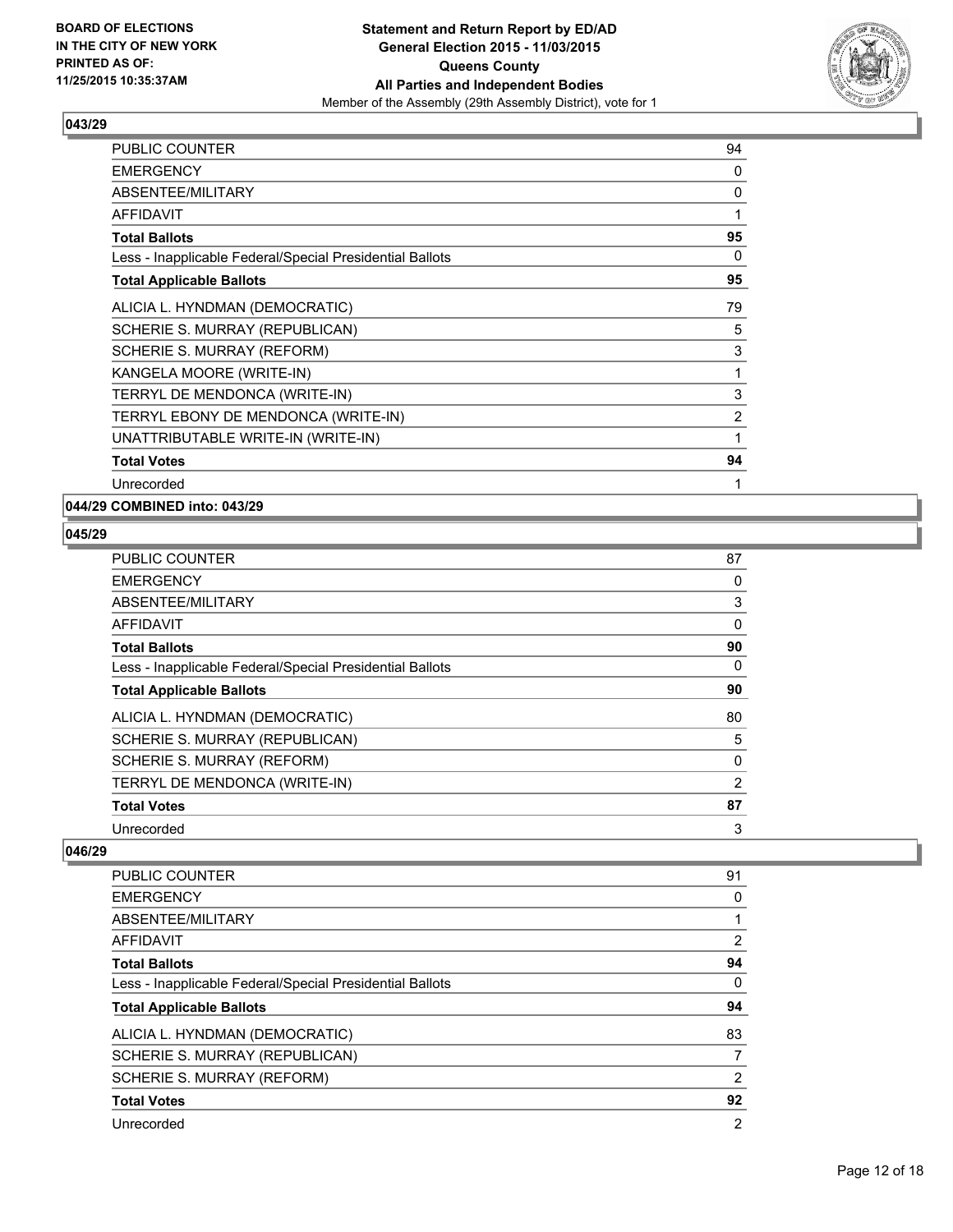

| <b>PUBLIC COUNTER</b>                                    | 95             |
|----------------------------------------------------------|----------------|
| <b>EMERGENCY</b>                                         | 0              |
| <b>ABSENTEE/MILITARY</b>                                 | $\overline{2}$ |
| <b>AFFIDAVIT</b>                                         | 0              |
| <b>Total Ballots</b>                                     | 97             |
| Less - Inapplicable Federal/Special Presidential Ballots | 0              |
| <b>Total Applicable Ballots</b>                          | 97             |
| ALICIA L. HYNDMAN (DEMOCRATIC)                           | 87             |
| SCHERIE S. MURRAY (REPUBLICAN)                           | 4              |
| SCHERIE S. MURRAY (REFORM)                               | 0              |
| JOHN W CRONIN (WRITE-IN)                                 |                |
| TERRYL EBONY DE MENDONCA (WRITE-IN)                      | $\overline{2}$ |
| <b>Total Votes</b>                                       | 94             |
| Unrecorded                                               | 3              |
|                                                          |                |

**048/29 COMBINED into: 046/29**

**049/29 COMBINED into: 047/29**

#### **050/29**

| <b>PUBLIC COUNTER</b>                                    | 98             |
|----------------------------------------------------------|----------------|
| <b>EMERGENCY</b>                                         | 0              |
| ABSENTEE/MILITARY                                        | $\overline{7}$ |
| <b>AFFIDAVIT</b>                                         |                |
| <b>Total Ballots</b>                                     | 106            |
| Less - Inapplicable Federal/Special Presidential Ballots | 0              |
| <b>Total Applicable Ballots</b>                          | 106            |
| ALICIA L. HYNDMAN (DEMOCRATIC)                           | 96             |
| SCHERIE S. MURRAY (REPUBLICAN)                           | $\overline{7}$ |
| SCHERIE S. MURRAY (REFORM)                               | 0              |
| TERRYL EBONY DE MENDONCA (WRITE-IN)                      | 1              |
| <b>Total Votes</b>                                       | 104            |
| Unrecorded                                               | 2              |

| 66 |
|----|
| 0  |
|    |
|    |
| 68 |
| 0  |
| 68 |
| 66 |
|    |
| 0  |
| 67 |
|    |
|    |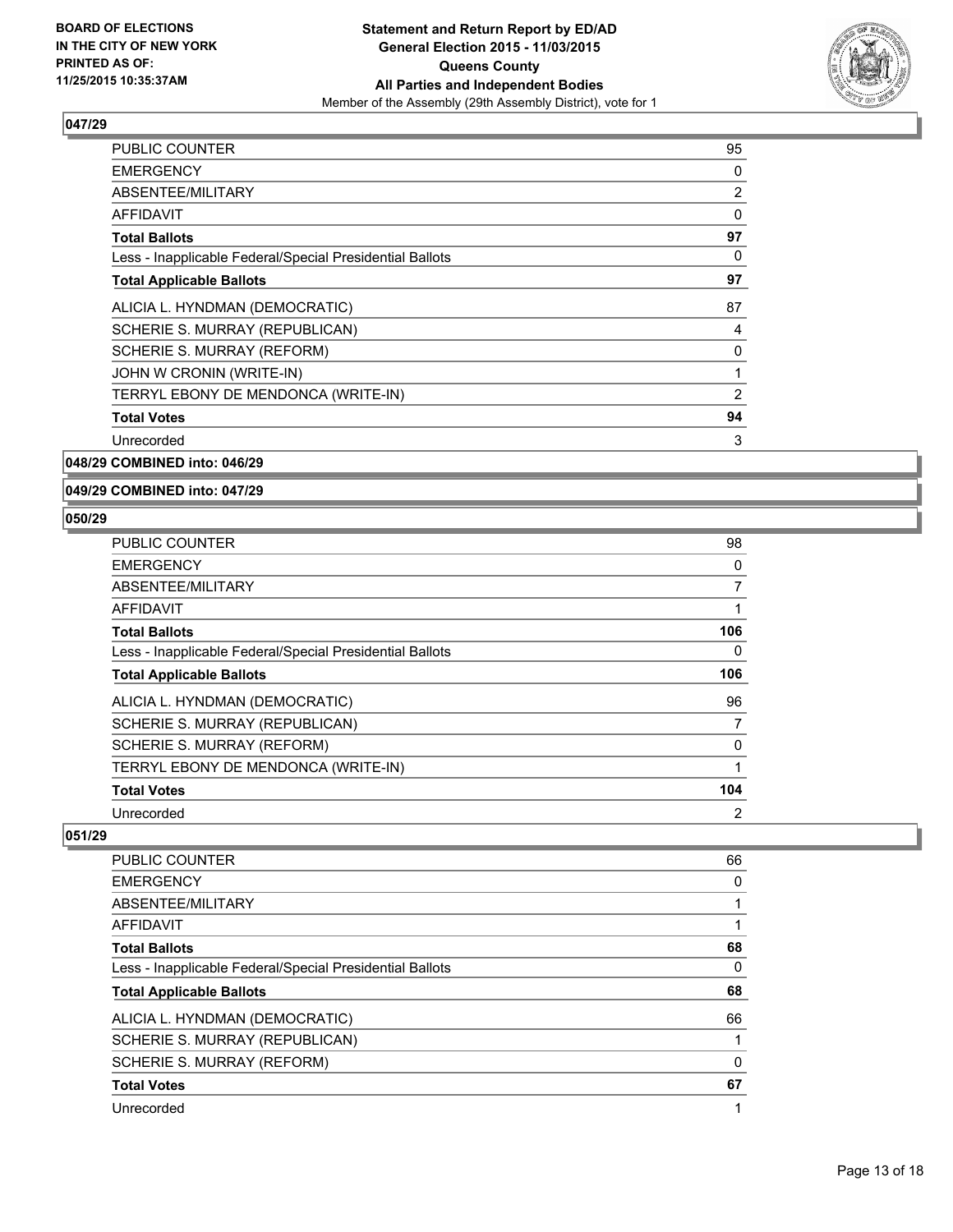

| PUBLIC COUNTER                                           | 76 |
|----------------------------------------------------------|----|
| <b>EMERGENCY</b>                                         | 0  |
| ABSENTEE/MILITARY                                        | 4  |
| <b>AFFIDAVIT</b>                                         |    |
| <b>Total Ballots</b>                                     | 81 |
| Less - Inapplicable Federal/Special Presidential Ballots | 0  |
| <b>Total Applicable Ballots</b>                          | 81 |
| ALICIA L. HYNDMAN (DEMOCRATIC)                           | 78 |
| SCHERIE S. MURRAY (REPUBLICAN)                           | 0  |
| SCHERIE S. MURRAY (REFORM)                               | 0  |
| TERRYL DE MENDONCA (WRITE-IN)                            | 1  |
| <b>Total Votes</b>                                       | 79 |
| Unrecorded                                               | 2  |
|                                                          |    |

#### **053/29 COMBINED into: 050/29**

#### **054/29**

| PUBLIC COUNTER                                           | 52       |
|----------------------------------------------------------|----------|
| <b>EMERGENCY</b>                                         | 0        |
| ABSENTEE/MILITARY                                        | 5        |
| AFFIDAVIT                                                | $\Omega$ |
| <b>Total Ballots</b>                                     | 57       |
| Less - Inapplicable Federal/Special Presidential Ballots | 0        |
| <b>Total Applicable Ballots</b>                          | 57       |
| ALICIA L. HYNDMAN (DEMOCRATIC)                           | 56       |
| SCHERIE S. MURRAY (REPUBLICAN)                           |          |
| SCHERIE S. MURRAY (REFORM)                               | 0        |
| <b>Total Votes</b>                                       | 57       |

| PUBLIC COUNTER                                           | 125 |
|----------------------------------------------------------|-----|
| <b>EMERGENCY</b>                                         | 0   |
| ABSENTEE/MILITARY                                        | 8   |
| <b>AFFIDAVIT</b>                                         | 3   |
| <b>Total Ballots</b>                                     | 136 |
| Less - Inapplicable Federal/Special Presidential Ballots | 0   |
| <b>Total Applicable Ballots</b>                          | 136 |
| ALICIA L. HYNDMAN (DEMOCRATIC)                           | 120 |
| SCHERIE S. MURRAY (REPUBLICAN)                           | 7   |
| SCHERIE S. MURRAY (REFORM)                               |     |
| TERRYL DE MENDONCA (WRITE-IN)                            | 4   |
| <b>Total Votes</b>                                       | 132 |
| Unrecorded                                               | 4   |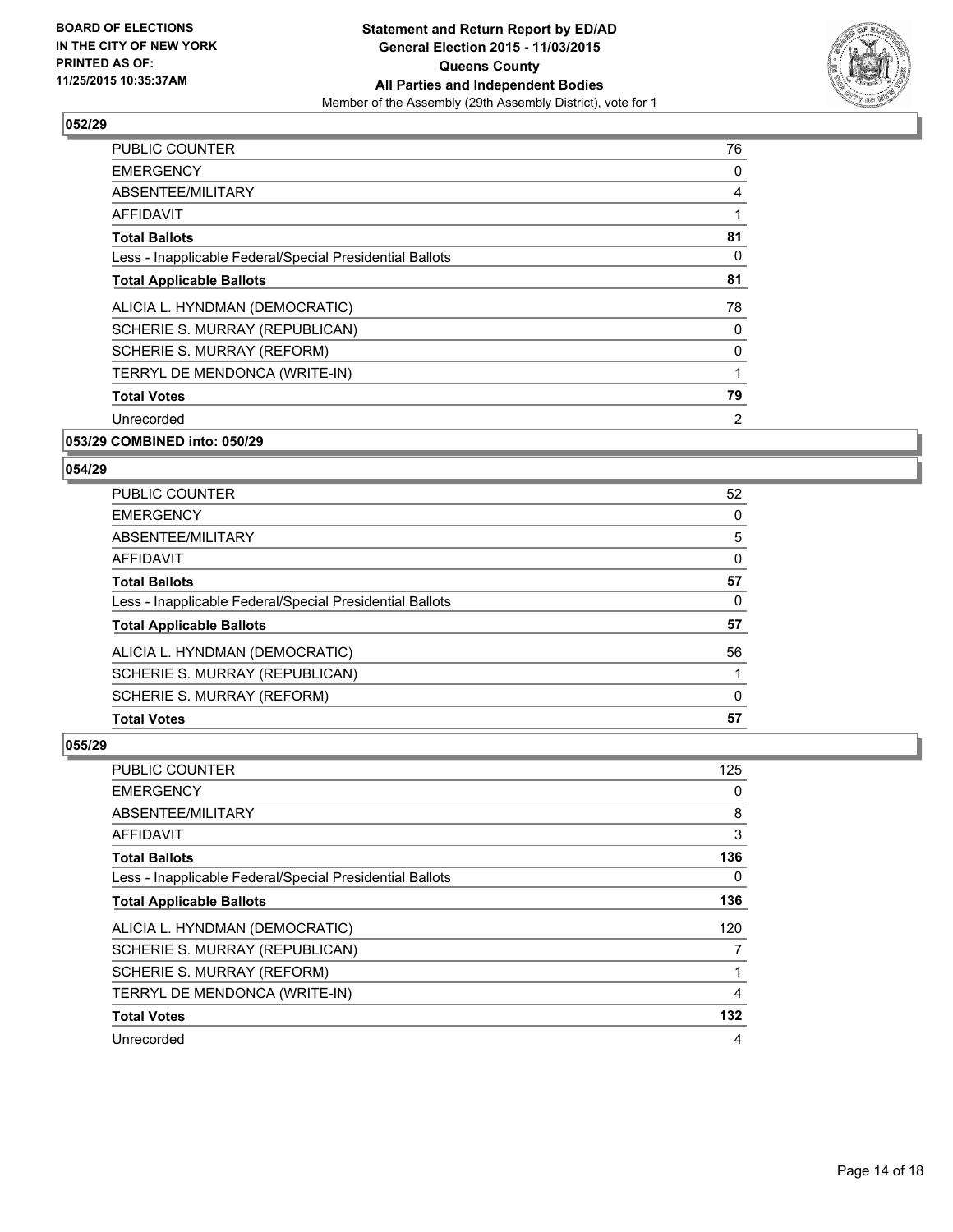

| <b>PUBLIC COUNTER</b>                                    | 45 |
|----------------------------------------------------------|----|
| <b>EMERGENCY</b>                                         | 0  |
| ABSENTEE/MILITARY                                        | 2  |
| <b>AFFIDAVIT</b>                                         | 3  |
| <b>Total Ballots</b>                                     | 50 |
| Less - Inapplicable Federal/Special Presidential Ballots | 0  |
| <b>Total Applicable Ballots</b>                          | 50 |
| ALICIA L. HYNDMAN (DEMOCRATIC)                           | 46 |
| SCHERIE S. MURRAY (REPUBLICAN)                           |    |
| SCHERIE S. MURRAY (REFORM)                               |    |
| <b>Total Votes</b>                                       | 48 |
| Unrecorded                                               | 2  |
|                                                          |    |

**057/29 COMBINED into: 055/29**

#### **058/29 COMBINED into: 031/29**

## **059/29**

| <b>PUBLIC COUNTER</b>                                    | 104 |
|----------------------------------------------------------|-----|
| <b>EMERGENCY</b>                                         | 0   |
| ABSENTEE/MILITARY                                        | 4   |
| AFFIDAVIT                                                |     |
| <b>Total Ballots</b>                                     | 109 |
| Less - Inapplicable Federal/Special Presidential Ballots | 0   |
| <b>Total Applicable Ballots</b>                          | 109 |
| ALICIA L. HYNDMAN (DEMOCRATIC)                           | 102 |
| SCHERIE S. MURRAY (REPUBLICAN)                           | 3   |
| SCHERIE S. MURRAY (REFORM)                               |     |
| CATHERINE E SAUNDERS (WRITE-IN)                          | 1   |
| TERRYL EBONY DE MENDONCA (WRITE-IN)                      |     |
| <b>Total Votes</b>                                       | 108 |
| Unrecorded                                               | 1   |

| PUBLIC COUNTER                                           | 102 |
|----------------------------------------------------------|-----|
| <b>EMERGENCY</b>                                         | 0   |
| ABSENTEE/MILITARY                                        | 3   |
| AFFIDAVIT                                                | 0   |
| <b>Total Ballots</b>                                     | 105 |
| Less - Inapplicable Federal/Special Presidential Ballots | 0   |
| <b>Total Applicable Ballots</b>                          | 105 |
| ALICIA L. HYNDMAN (DEMOCRATIC)                           | 96  |
| SCHERIE S. MURRAY (REPUBLICAN)                           | 2   |
| SCHERIE S. MURRAY (REFORM)                               | 0   |
| TERRYL DE MENDONCA (WRITE-IN)                            | 6   |
| <b>Total Votes</b>                                       | 104 |
| Unrecorded                                               | 1   |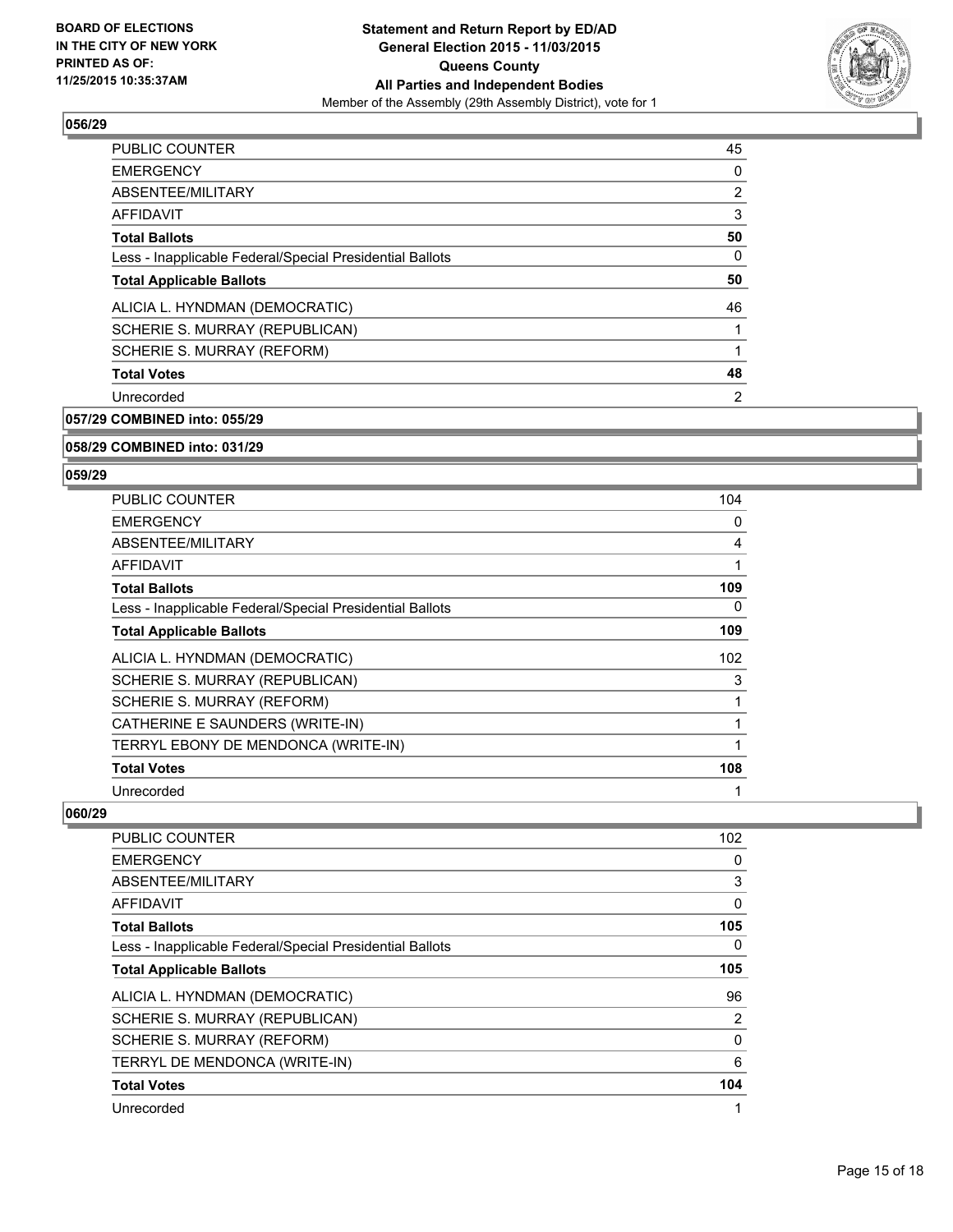

| <b>PUBLIC COUNTER</b>                                    | 171 |
|----------------------------------------------------------|-----|
| <b>EMERGENCY</b>                                         | 0   |
| ABSENTEE/MILITARY                                        | 5   |
| <b>AFFIDAVIT</b>                                         | 0   |
| <b>Total Ballots</b>                                     | 176 |
| Less - Inapplicable Federal/Special Presidential Ballots | 0   |
| <b>Total Applicable Ballots</b>                          | 176 |
| ALICIA L. HYNDMAN (DEMOCRATIC)                           | 155 |
| SCHERIE S. MURRAY (REPUBLICAN)                           | 8   |
| SCHERIE S. MURRAY (REFORM)                               | 0   |
| TERRYL DE MENDONCA (WRITE-IN)                            | 4   |
| TERRYL EBONY DE MENDONCA (WRITE-IN)                      | 2   |
| <b>Total Votes</b>                                       | 169 |
| Unrecorded                                               | 7   |

## **062/29**

| <b>PUBLIC COUNTER</b>                                    | 179            |
|----------------------------------------------------------|----------------|
| <b>EMERGENCY</b>                                         | 0              |
| ABSENTEE/MILITARY                                        | $\overline{7}$ |
| AFFIDAVIT                                                | 0              |
| <b>Total Ballots</b>                                     | 186            |
| Less - Inapplicable Federal/Special Presidential Ballots | 0              |
| <b>Total Applicable Ballots</b>                          | 186            |
| ALICIA L. HYNDMAN (DEMOCRATIC)                           | 168            |
| SCHERIE S. MURRAY (REPUBLICAN)                           | 5              |
| SCHERIE S. MURRAY (REFORM)                               |                |
| TERRYL DE MENDONCA (WRITE-IN)                            | $\overline{2}$ |
| TERRYL EBONY DE MENDONCA (WRITE-IN)                      | 6              |
| <b>Total Votes</b>                                       | 182            |
| Unrecorded                                               | 4              |

| <b>PUBLIC COUNTER</b>                                    | 129          |
|----------------------------------------------------------|--------------|
| <b>EMERGENCY</b>                                         | 0            |
| ABSENTEE/MILITARY                                        | 4            |
| <b>AFFIDAVIT</b>                                         | 2            |
| <b>Total Ballots</b>                                     | 135          |
| Less - Inapplicable Federal/Special Presidential Ballots | $\mathbf{0}$ |
| <b>Total Applicable Ballots</b>                          | 135          |
| ALICIA L. HYNDMAN (DEMOCRATIC)                           | 127          |
| SCHERIE S. MURRAY (REPUBLICAN)                           | 5            |
| SCHERIE S. MURRAY (REFORM)                               | $\mathbf{0}$ |
| TERRYL DE MENDONCA (WRITE-IN)                            | 2            |
| TERRYL EBONY DE MENDONCA (WRITE-IN)                      |              |
| <b>Total Votes</b>                                       | 135          |
| 064/29 COMBINED into: 061/29                             |              |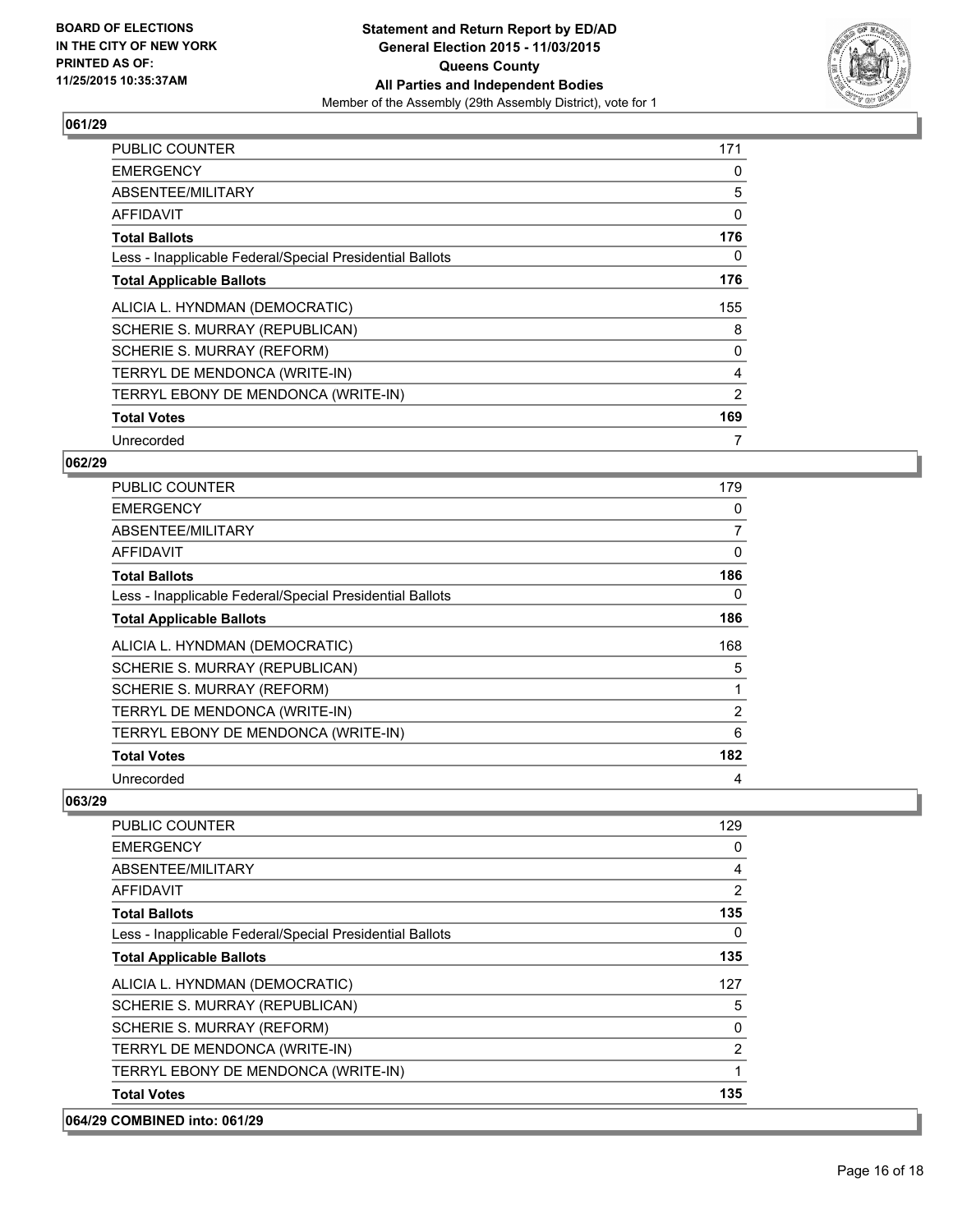

## **065/29 COMBINED into: 068/29**

#### **066/29 COMBINED into: 062/29**

#### **067/29 COMBINED into: 063/29**

**068/29** 

| <b>PUBLIC COUNTER</b>                                    | 102                       |
|----------------------------------------------------------|---------------------------|
| <b>EMERGENCY</b>                                         | 0                         |
| ABSENTEE/MILITARY                                        | 4                         |
| <b>AFFIDAVIT</b>                                         | 3                         |
| <b>Total Ballots</b>                                     | 109                       |
| Less - Inapplicable Federal/Special Presidential Ballots | 0                         |
| <b>Total Applicable Ballots</b>                          | 109                       |
| ALICIA L. HYNDMAN (DEMOCRATIC)                           | 93                        |
| SCHERIE S. MURRAY (REPUBLICAN)                           | 7                         |
| SCHERIE S. MURRAY (REFORM)                               | $\ensuremath{\mathsf{3}}$ |
| TERRYL DE MENDONCA (WRITE-IN)                            | $\mathsf 3$               |
| TERRYL EBONY DE MENDONCA (WRITE-IN)                      | $\overline{2}$            |
| <b>Total Votes</b>                                       | 108                       |
| Unrecorded                                               | 1                         |
| 069/29 COMBINED into: 040/29                             |                           |
| 070/29 COMBINED into: 017/29                             |                           |

**071/29 COMBINED into: 045/29**